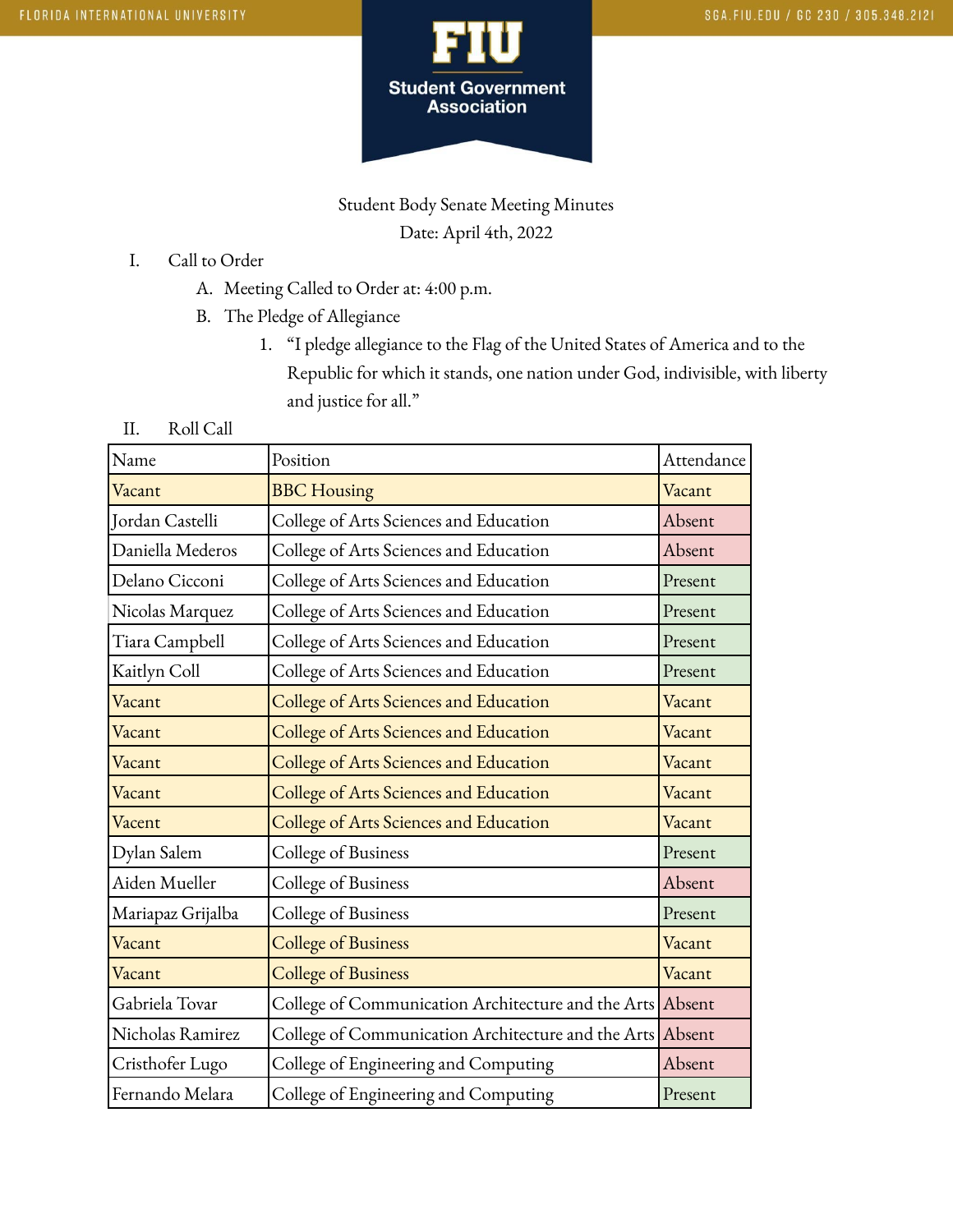|                     | Hervangelot Lordeus College of Engineering and Computing | Present |
|---------------------|----------------------------------------------------------|---------|
| Natalie Meneses     | College of Engineering and Computing                     | Present |
| Vacant              | College of Hospitality and Tourism Management            | Vacant  |
| Vacant              | College of Law                                           | Vacant  |
| Manuela Jaramillo   | College of Medicine                                      | Absent  |
| Joshua Lovo-Morales | College of Nursing and Health Sciences                   | Present |
| Tyra Moss           | College of Public Health and Social Work                 | Absent  |
| Joshua Mandall      | Graduate School                                          | Present |
| Yendy Gonzalez      | Graduate School                                          | Absent  |
| Kehinde Alawode     | Graduate School                                          | Absent  |
| Karim Mostafa       | Graduate School                                          | Absent  |
| Sai Kiran Mucharla  | Graduate School                                          | Absent  |
| Jean Rodriguez      | Honors College                                           | Absent  |
| John Boris          | Lower Division BBC                                       | Absent  |
| Zoilo Batista       | Lower Division MMC                                       | Absent  |
| Jacob Bharat        | <b>MMC</b> Housing                                       | Present |
| Taylor Sokolosky    | <b>MMC</b> Housing                                       | Absent  |
| Vacant              | <b>MMC Housing</b>                                       | Vacant  |
| Vacant              | <b>Online Student</b>                                    | Vacant  |
| Alexander Sutton    | School of International and Public Affairs               | Present |
| David Luis          | School of International and Public Affairs               | Absent  |
| Manuel Soltero      | School of International and Public Affairs               | Present |
| Vacant              | <b>Upper Division BBC</b>                                | Vacant  |
| Vacant              | <b>Upper Division BBC</b>                                | Vacant  |
| Rodrigo Alea        | <b>Upper Division MMC</b>                                | Absent  |
| Nicholas Pastrana   | <b>Upper Division MMC</b>                                | Present |

## III. Approval of Minutes from Last Meeting

- A. Senator sutton moves to approve last meetings minutes 3/28/2022, senator bharat seconds, motion passes.
- IV. Adoption of the Agenda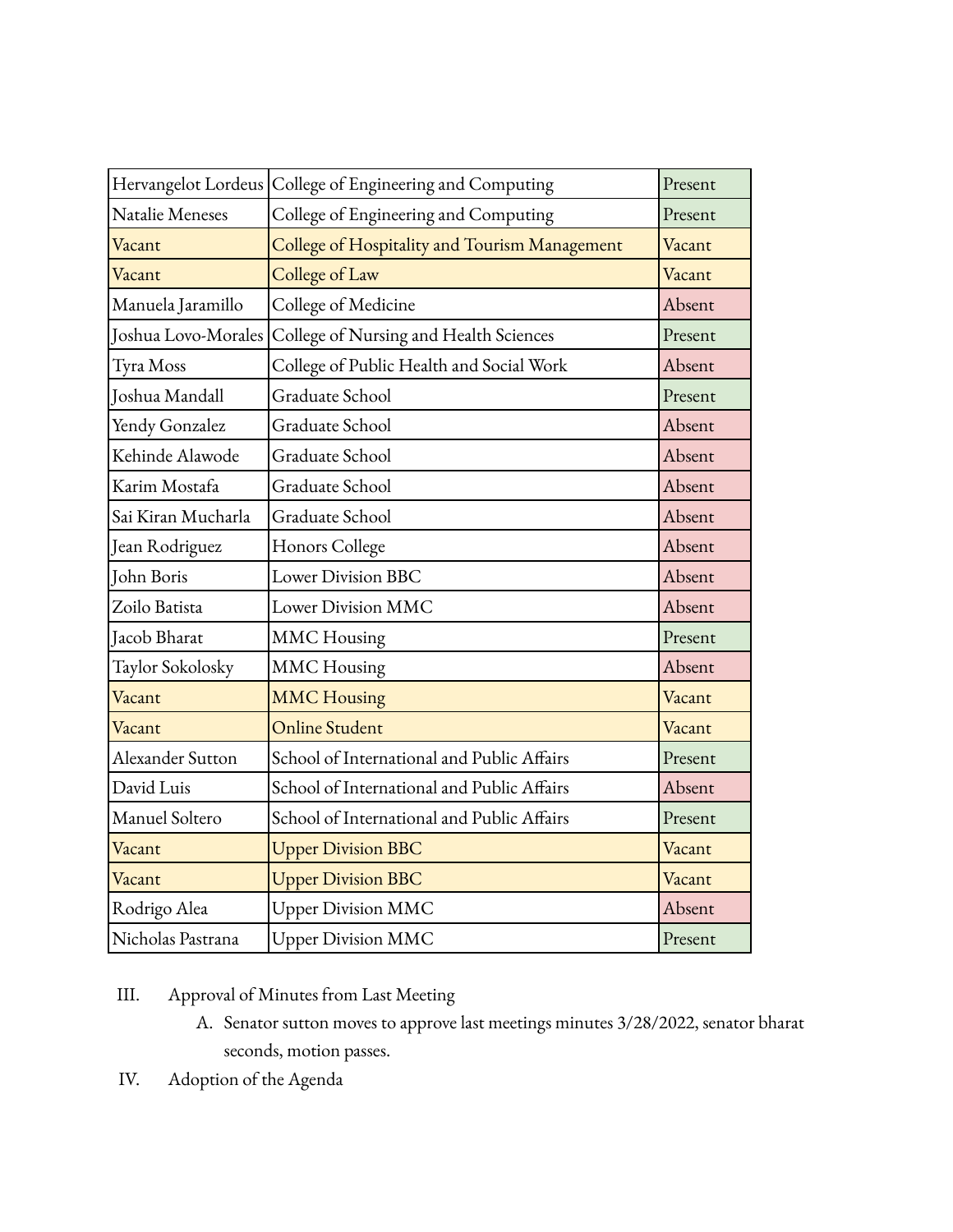- A. Senator Bharat moves to adopt 4/4/2022 agenda, senator Sutton seconds. Motion passes.
- V. Invited Speakers
	- A. Yaroslav Sulym, Maksym Kazimir, and Olena Dyba
	- B. Senate is in recess until 4:50pm
- VI. Committee Reports
	- A. Appropriations Committee
	- B. Graduate and Professional Student Committee
	- C. University Sustainability and Innovation Committee
		- 1. Meeting this week on wendesday at 4pm
	- D. Health and Well-Being Committee
	- E. Student Life and Academic Concerns Committee
		- 1. Met with dining services to discuss concerns with dining
			- a) They recommended going to shop.fiu.edu if there are any issues with dining that the students have
	- F. Committee on Rules and Administration

### VII. Executive Board Reports

- A. Student Body President
- B. Senate President
	- 1. Transition documents
		- a) Form is on pantherconnect
	- 2. Tuesday 8-9pm April 19<sup>th</sup> SGA Composite Photos
	- 3. Last senate meeting is April  $18^{th}$
- C. Senate President Pro-Tempore
	- 1. Thursday 1-3pm will be giving out laundry kits for the initiative in GC
- D. Senate Floor Leader
- E. Student Body Vice President
- F. Comptroller
- G. Executive Administrator
- H. Governor of the Biscayne Bay Campus
	- 1. Last Wednesday was successful SGA mixer event
	- 2. Last Friday was day on the bay, great turnout there, rebuilding the butterfly garden on campus
- I. Chief of Staff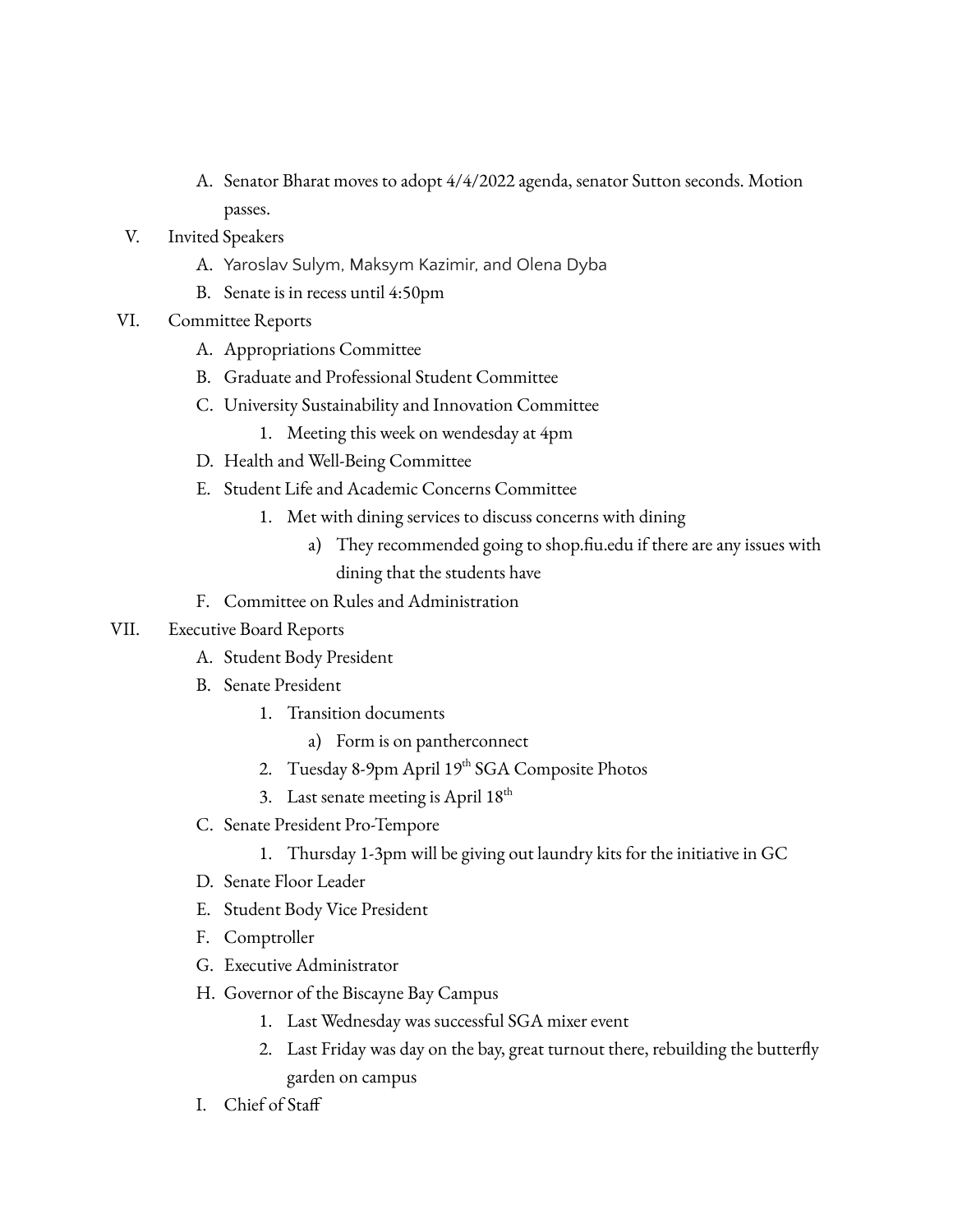- 1. CASE special elections tomorrow and the day after, if you are in CASE please vote! It will also be on the SGA instagram.
- 2. If you are graduating this semester and want a stole, please reach out to me
- J. Chief Justice
- VIII. Vetoed Legislation

A.

- IX. Unfinished Business
	- A. S.R. 02 008 *A Resolution to Stand with the People of Ukraine*
		- 1. 3 minute discussion period set by senate president pastrana
	- B. Senate president pastrana moves to go into voting, senator bharat seconds, motion passes

| Name              | Position                                                  | Attendance |   |
|-------------------|-----------------------------------------------------------|------------|---|
| Vacant            | <b>BBC</b> Housing                                        | Vacant     |   |
| Jordan Castelli   | College of Arts Sciences and Education                    | Absent     |   |
| Daniella Mederos  | College of Arts Sciences and Education                    | Absent     |   |
| Delano Cicconi    | College of Arts Sciences and Education                    | Present    | n |
| Nicolas Marquez   | College of Arts Sciences and Education                    | Present    | у |
| Tiara Campbell    | College of Arts Sciences and Education                    | Present    | у |
| Kaitlyn Coll      | College of Arts Sciences and Education                    | Present    | у |
| Vacant            | College of Arts Sciences and Education                    | Vacant     |   |
| Vacant            | College of Arts Sciences and Education                    | Vacant     |   |
| Vacant            | College of Arts Sciences and Education                    | Vacant     |   |
| Vacant            | College of Arts Sciences and Education                    | Vacant     |   |
| Vacent            | College of Arts Sciences and Education                    | Vacant     |   |
| Dylan Salem       | College of Business                                       | Present    | y |
| Aiden Mueller     | College of Business                                       | Absent     |   |
| Mariapaz Grijalba | College of Business                                       | Present    | y |
| Vacant            | <b>College of Business</b>                                | Vacant     |   |
| Vacant            | <b>College of Business</b>                                | Vacant     |   |
| Gabriela Tovar    | College of Communication Architecture and the Arts Absent |            |   |
| Nicholas Ramirez  | College of Communication Architecture and the Arts Absent |            |   |
| Cristhofer Lugo   | College of Engineering and Computing                      | Absent     |   |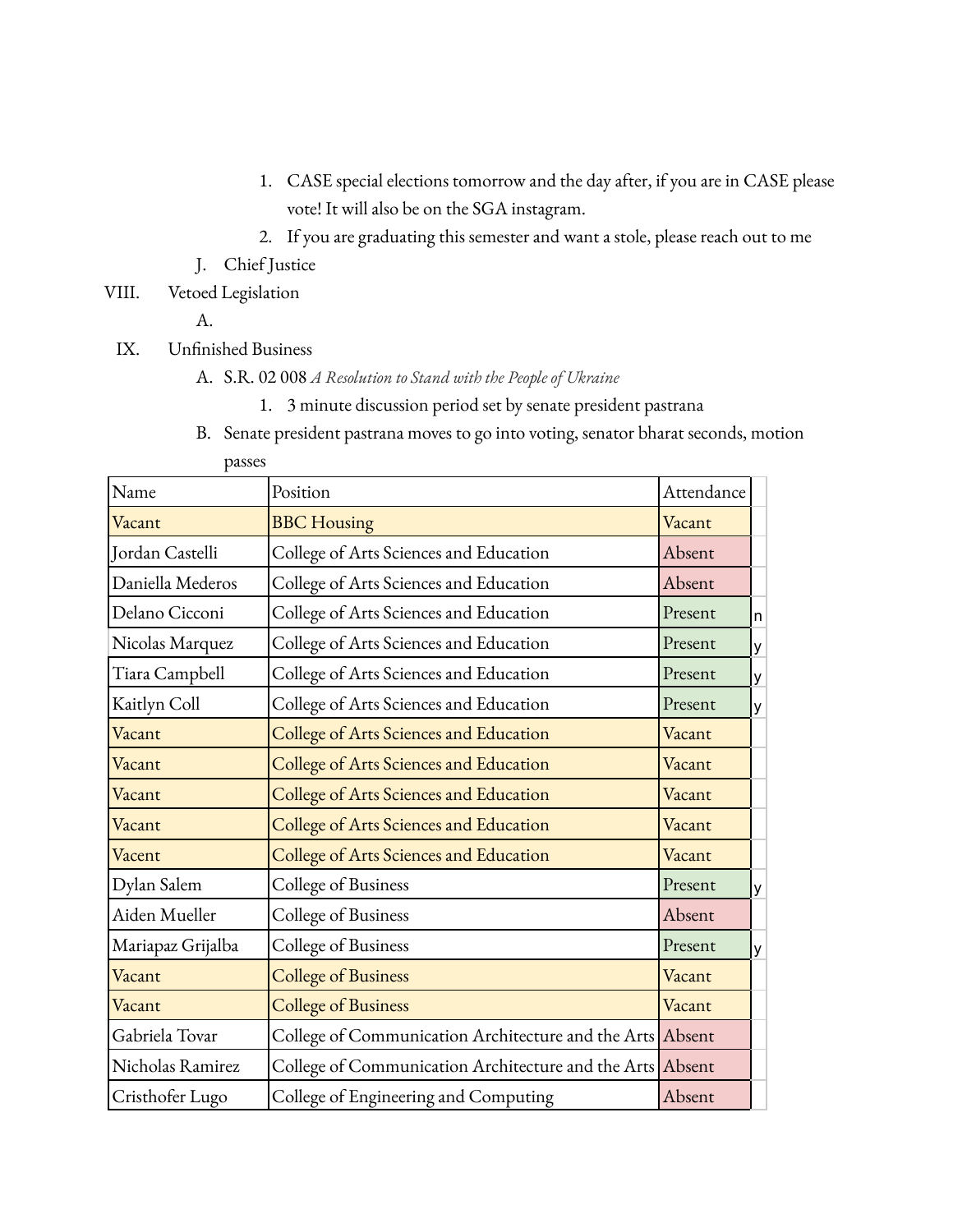| Fernando Melara     | College of Engineering and Computing          | Present | y |
|---------------------|-----------------------------------------------|---------|---|
| Hervangelot Lordeus | College of Engineering and Computing          | Present | y |
| Natalie Meneses     | College of Engineering and Computing          | Present | y |
| Vacant              | College of Hospitality and Tourism Management | Vacant  |   |
| Vacant              | College of Law                                | Vacant  |   |
| Shebin George       | College of Medicine                           | Present | y |
| Joshua Lovo-Morales | College of Nursing and Health Sciences        | Present |   |
| Tyra Moss           | College of Public Health and Social Work      | Absent  |   |
| Joshua Mandall      | Graduate School                               | Present | у |
| Yendy Gonzalez      | Graduate School                               | Absent  |   |
| Kehinde Alawode     | Graduate School                               | Absent  |   |
| Karim Mostafa       | Graduate School                               | Absent  |   |
| Sai Kiran Mucharla  | Graduate School                               | Absent  |   |
| Jean Rodriguez      | Honors College                                | Absent  |   |
| John Boris          | <b>Lower Division BBC</b>                     | Absent  |   |
| Zoilo Batista       | Lower Division MMC                            | Absent  |   |
| Jacob Bharat        | <b>MMC</b> Housing                            | Present | y |
| Taylor Sokolosky    | <b>MMC</b> Housing                            | Absent  |   |
| Vacant              | <b>MMC Housing</b>                            | Vacant  |   |
| Vacant              | <b>Online Student</b>                         | Vacant  |   |
| Alexander Sutton    | School of International and Public Affairs    | Present | y |
| David Luis          | School of International and Public Affairs    | Absent  | y |
| Manuel Soltero      | School of International and Public Affairs    | Present | y |
| Vacant              | <b>Upper Division BBC</b>                     | Vacant  |   |
| Vacant              | <b>Upper Division BBC</b>                     | Vacant  |   |
| Rodrigo Alea        | <b>Upper Division MMC</b>                     | Absent  | у |
| Nicholas Pastrana   | <b>Upper Division MMC</b>                     | Present | y |
|                     |                                               |         |   |

● 16-1-0 motion passes